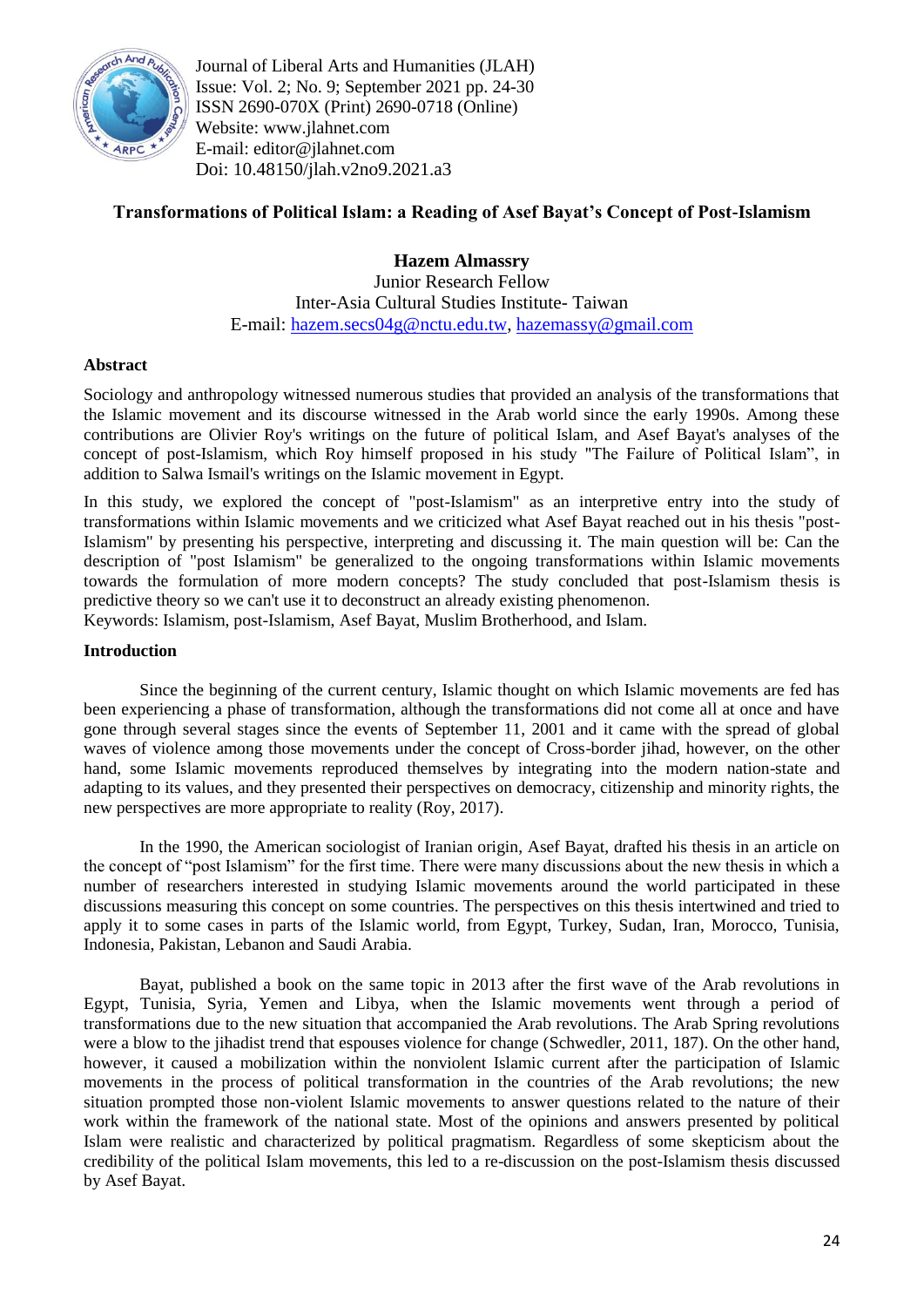This paper tries to explore the concept of "post-Islamism" as an interpretive entry into the study of transformations within Islamic movements and we will criticize what Asef Bayat reached out in his thesis "post-Islamism" by presenting his perspective, interpreting and discussing it. The main question will be: Can the description of "post Islamism" be generalized to the ongoing transformations within Islamic movements towards the formulation of more modern concepts? From which a sub-question branches out: Is the "post-Islamism" thesis theoretical or deconstructive of an already existing phenomenon? Is it permissible to generalize that description to the Islamic movements that have begun to adopt more modern theses?

### **What is "Islamism"?**

A single definition of "post-Islamism" cannot be formulated without mentioning the opposite, which is the definition of "Bayat" of what he called "Islamism" which he sees as ideas and movements that seek to establish the Islamic system of government represented by the "state" that is governed by Islamic Sharia and its applications through laws that affect the peoples' lives (Hamid, 2017, 241). The adherence of this "Islamist" pattern to the state is a key feature that distinguishes them, as they link the realization of their ideas to the state, as well as to the belief community that works to establish "good" and eradicate "evil". These movements consider that securing welfare and social services are achieved in succession with the achievement of these two Strategic goals (Bayat, 2013, 166). In this sense, "Bayat" excludes some groups that manifest Islam from being "Islamist" movements as long as they do not link their goals with "the state," such as the "Tabligh and Da`wah" group, because their project is centered around an uprising for the sake of "uplifting effective spirit and piety" in a direct proclivity towards "individualism", and a return to what the righteous predecessors recognized of rituals affecting the individual, not for the purpose of the "Islamic" state, but for the sake of restoring the Muslim spirit. That is, establishing a Muslim society in which rituals are represented according to the jurisprudence of worship.

The "Islamist" movements rely on "enjoining the good and forbidding evil," which, according to Bayat, is an ambiguous concept in which the state does it, and it is mainly represented by the two divergent models "Saudi-Wahhabi" and "Iranian Shiite." From this one can be reduced what Bayat saw in that Islamism imposes on citizens or subjects more "duties" than giving them "rights," and thus "citizens" are seen as obedient subjects rather than citizens with rights and duties. Among the representations of the "Islamism" phenomenon, according to Bayat, the "Muslim Brotherhood" MB group that emerged in the 1920s in Egypt by Hassan Al-Banna, and the MB model has spread in a number of countries around the world in an interactive manner in societies in both opposition and authority (Burga, 2008, 87). Asef Bayat did not present an explicit model for tracking the transformations within the "Islamism" phenomenon. For example, the MB does not have the same narratives from its inception until its rise to power and its fall from it in Egypt, and each stage necessitated some kind of transformations that the MB presented in the form of new theses or revisions. However, Islamism presented a coherent concept, especially in the order pertaining to "access to power," but it cannot be applied to all the movements.

#### **Post-Islamism**

1

All the terminologies of "post" are copious in terms of definition, and it has been known philosophically that "post" refers to the end of a certain era without success in establishing another, that is, the end of "Islamism", without succeeding in formulating a clear state project or a ruling theory, or Creating profound transformations within the phenomenon that may change it from its origin (Ibid, 204). However, the Islamism phenomenon did not end as it reproduced itself again without abandoning its constituent origins, or deviating from the vision that links it to accessing power, that is, the notion of the state didn't end from its literature. To some extent, that reproduction, especially in "Arab Islamism", differed between the Arab east "Mashreq" and the west "Maghreb" (Ismail, 2006, 76), where the eastern Islamic movements seemed to adhere to the traditional tendency than in the Maghreb, that is, those movements that reproduced concepts again without prejudice to the origins but in a new form<sup>1</sup> it adopts the separation of preaching -religious- from "the political", which denies that the "Islamism" is not available in it, as formulated by "Asef Bayat".

<sup>&</sup>lt;sup>1</sup> Generalization may not be useful, but most of the Islamist movements at the forefront of the scene in the Western Maghreb made a considerable transformation in their paths.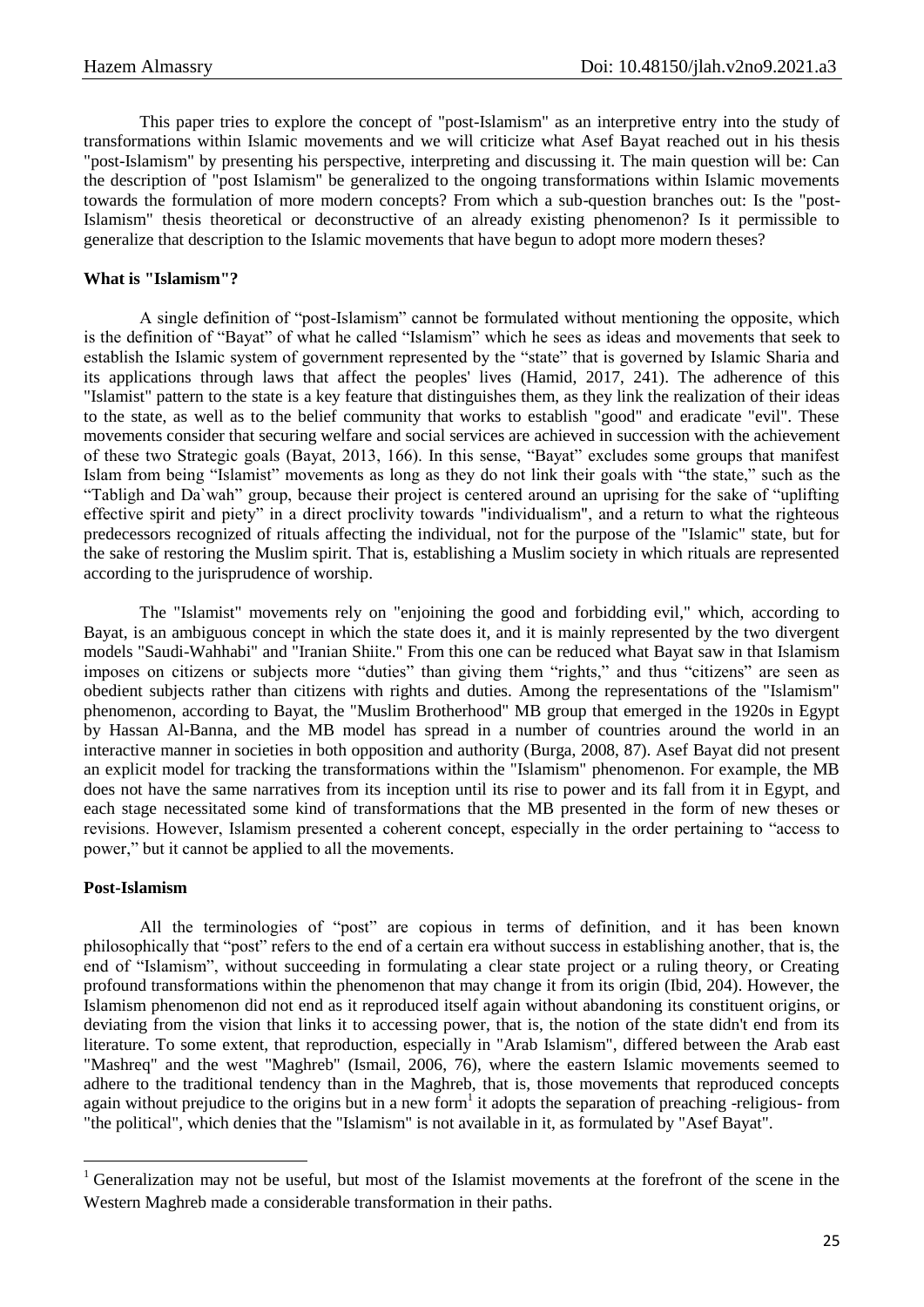The concept of "post-Islamism" has taken the place of a new narrative or analytical model through which it is possible to describe and explain developments in the structures and ideas of groupings, their historical relations to which they belong, as well as their future orientations, that is, it has become a network of concepts interconnected with each other indicating the establishment of a new intellectual stage under the name of "post-Islamism." (Bayat, 2013, 42).

Bayat observed the beginning of the "post-Islamic" trends in his study of the Iranian case after Khomeini, and in he discussed the emergence of new social currents and reformist religious ideas, after reviews by the reformist elites, and he noticed the existence of several interpretive models outside Iranian borders that the same concept could apply to them (Ibid, 90).

It is easy to see a weak framing of the concept in the Iranian case, whose Islamic movements differ from other Islamic movements in countries with a Sunni majority, the fact that Islamic movements in Iran, for example, originate in a theocratic state that adopts the Shiite doctrine. That is, there is a peculiarity even for the Islamism movements that exist inside Iran, from which an explanatory model cannot emerge for Islamism movements outside its borders, but the presence of similarities is what calls for a comparison between them and the Islamism movements in countries with a Sunni majority.

Bayat defines post-Islamism: "it represents a situation and a project that resulted from the political and social transformations that followed the stage of experimenting with Islamism that derives from Sharia, the Islamists became aware of their discourse and their differences at a time when they were trying to establish future stages of rule, and then their political frameworks became subject to questions and criticisms, and this prompted some of them to reproduce some of the Islamic principles in a new form under the pressure of circumstances and transformations at the regional and international levels, represented by the formation of more modern religious and political discourse (Ibid, 197)". It is noteworthy that Bayat did not mention specific examples.

By this, Bayat believes that (post-Islamism) is not only a case as much as it is a project. He tries to formulate new concepts and frame a more modern strategy that goes beyond the "Islamism" stage in the political, social and religious fields, thus he tries to present a new image of religion in line with the times, that is, neither secular nor Islamic, nor against Islamic teachings, insofar as it's a reproduction of new visions in which religiosity with rights and belief in freedom and Islam are mixed with liberation (Ibid, 209).

And here is the first reversal of the principles of "Islamism", that is, the affirmation of the rights of people, instead of focusing on duties only, pluralism instead of individual and historical authoritarianism instead of texts, and the marriage between the values of Islam and liberal democracy (Hafez, 2019, 17), in order to form an "alternative modernity", despite the assertion of Bayat that the case of" post-Islamism" is not secular in its disconnected sense from the evocation of religion at least in the political field, but he acknowledged its recognition of some secular foundations, and described it in broad terms such as" freedom from puritanism "," rupture with the monopoly of religious truth ", and affirmation on freedom of religion and the role of religion in the public sphere, as well as emphasis on the civility of the state (Hashemi, 2009, 65).

We see a broad concept of "post-Islamism" which Bayat formulated with this description, and mixed it with secular concepts that may strip Islam itself, not Islamism, of its basic principles. Therefore, it is not possible with this description to accept the concept of "post-Islamism" on what Asef Bayat adopted, that is, there is a contradiction in his assertion that there will be no disconnection with religious origins, but the image will be clearer if we consider there is a new formulation that has nothing to do with religion itself, especially with regard to the discontinuity in dealing with the text and judging by the "historiography of texts", which is a Marxist view that deals with the sacred texts and consider them historiographical texts, that is, it is a dialectic that is not suitable for dealing with the current reality.

The post-Islamism concept of Asef Bayat was intertwined with what was formulated by the famous French religious sociologist Oliver Roy in his book The Failure of Political Islam (Roy, 1992, 87), who spoke about the failure of political Islam movements that use violence in its attempt to establish a state governed by Islamic law contradicting the concepts of the modern nation-state, that is, he integrated movements that accept democracy, freedom, pluralism and citizenship within the framework of his concept of "post-Islamism".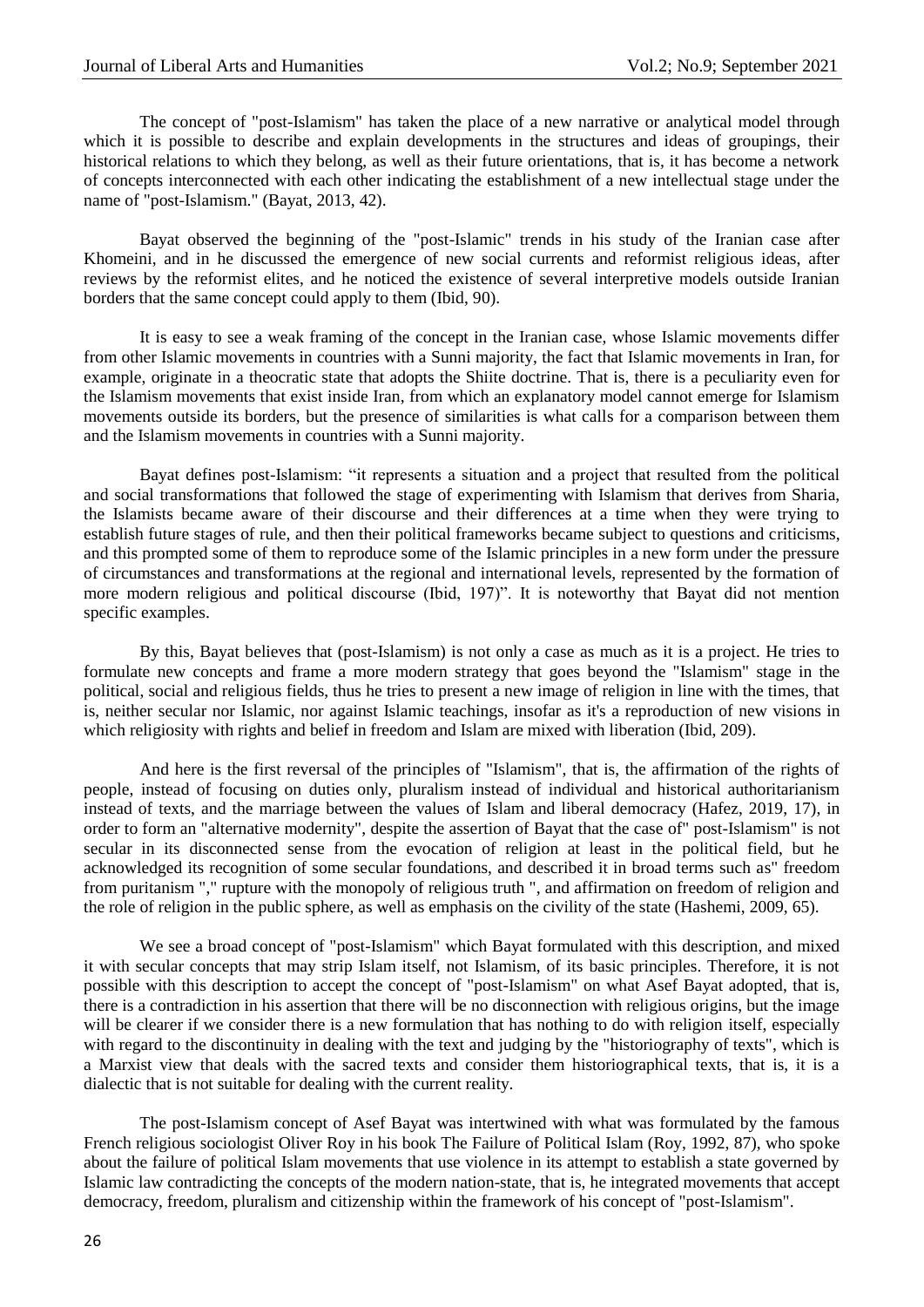Roy used the post-Islamism stage to describe a state of deficiency and stagnation that Islamic movements and organizations had reached in the early 1990s, especially after the failure of the "Islamic Salvation Front" experiment in Algeria, and the escalation of confrontations between Islamic radical groups and the Egyptian regime (Al-anani, 2018, 101).

Therefore, the concept of "post-Islamism" differs between "Asef Bayat" and "Oliver Roy" despite the identical name, but the meaning differs as it was shown previously, and accordingly, the description of a post-Islamism may be between formulating a new case that turns against the Islamic fundamentals and disconnects from them (The case of Asef Bayat) or just a renewal and abandonment of some branches that are no longer appropriate for the contemporary temporal state (the case of Oliver Roy).

#### **How does Islamism move to post-Islamism?**

In this section, we identify the reasons that lead to the transition from the stage of "Islamism", to the stage of "post-Islamism" as Bayat defined both concepts. It is necessary to mention the characteristics of Islamism movements first; The Islamism movements agree on the goal of "the state" and vary in the methods that they use, some groups by peaceful means, like the "reformist current" and some groups by violent like "jihadists." And we can describe what the reformists seek to establish an Islamic state through peaceful frameworks and constitutional methods. The Islamists, who prefer elections and believe in their usefulness, reject the use of violence to access power. They seek to work through democratic mechanisms and civil society mobilization, and work through professional unions, NGOs, mosques and charities.

The Muslim Brotherhood as seen by Bayat in Egypt, Jordan, Kuwait, Sudan, Algeria and Jordan represents this trend, as Jamaat Islami in Pakistan and the Milli Görüş movements in Turkey also belong to the same category. (Bayat, 2013, 199) These movements seek to build moral and political hegemony upward from below, i.e. to start from the Islamization of society then to the Islamization of the state that is consistent with the "Gramscian" perspective. These movements and groups use religious language and rely on religion as a general framework for their discourses.

On the contrary, the "jihadist" movements use violence against the official state institutions and Western interests, and in some cases non-Muslim civilians as well as Muslims. They use the "Leninist revolution" pattern of change by overthrowing the state through violence, I.e. it seeks change "from above" in contrast to "reformist" movements, they are also hostile to secular movements that makes it difficult to use the "Asef Bayat" model in combining the two types under one characterization of "Islamism", with the essential difference between "reformist" and "jihadist" movements in access power (Kepel, 2002, 98). That is, the concept of "Islamism" cannot be applied to the reformist Islamic movements, and at the same time to apply it to the revolutionary jihadist movements!

#### **Characteristics of the transition from Islamism to post-Islamism**

According to Bayat, the transition to "post-Islamist" begins when the calls for the principles of "democracy, individual rights, tolerance, gender equality, and the separation of religion from the state" emerge, which pushes the elite to make a qualitative shift within the intellectual paradigm (Ibid, 137), and the transition to a next stage in which the constants that have long been adhered to are abandoned. Likewise, this thought reproduces itself with a new image that Asef Baya called post-Islamism. In other words, there is a transitional stage between "Islamism" and what comes after it, which is dependent on internal dynamic changes.

Asef Bayat continues on post-Islamism, therefore, as a discourse disconnected from the Islamism model, and then he returns to assert that it is a disconnection from Islamism in the condition that he described, and not post-Islamic, meaning it is not a disconnection from religion entirely and it's not a comprehensive secularization, rather, religion has a presence in the public sphere in addition to being a component and influential, and in this case it is a more inclusive project.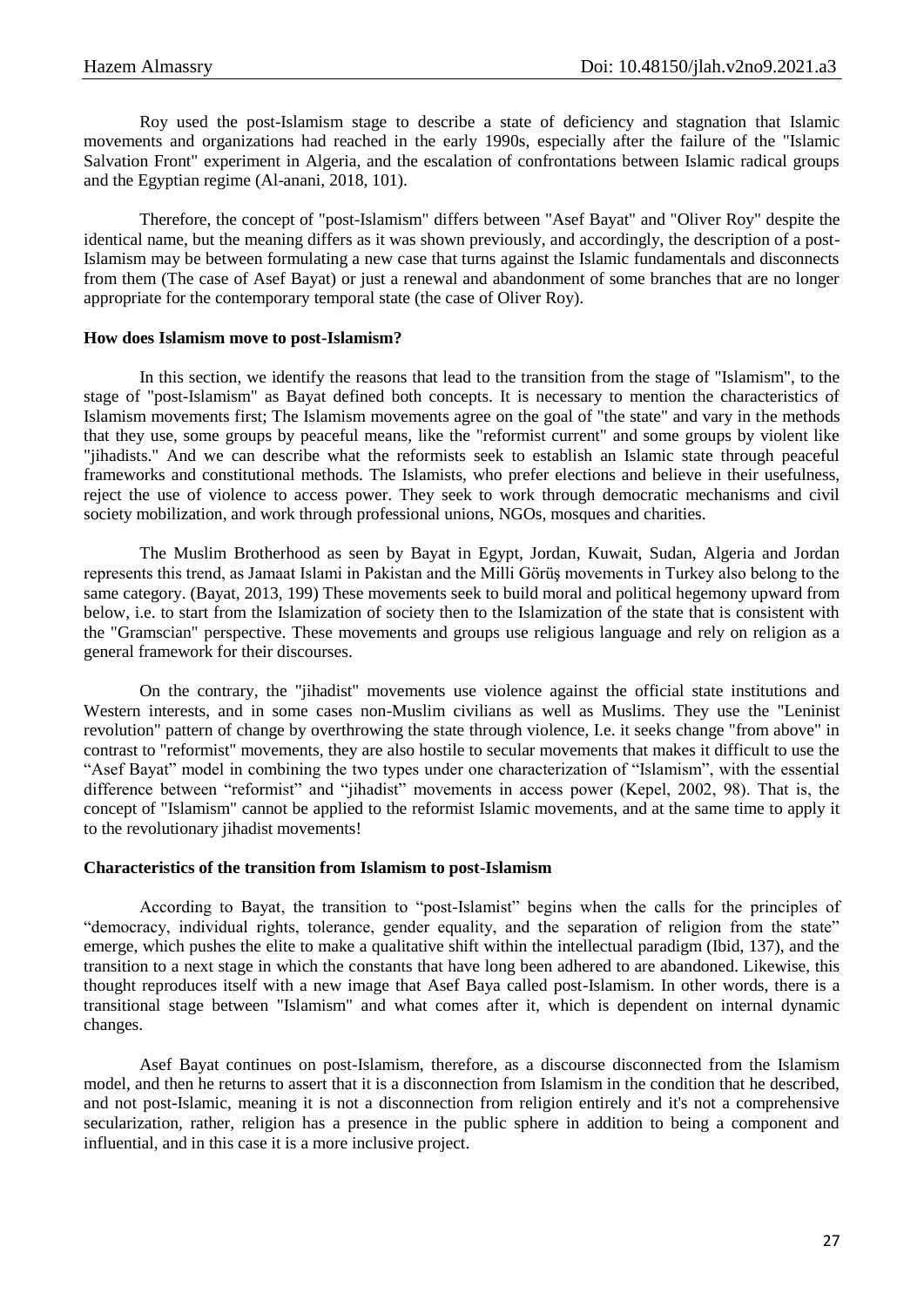The discourse disconnection with the Islamism model is the justification through which the concept of post-Islamism was established on the new discourse, with this perspective, the Turkish experience represented by the Justice and Development Party (AKP) can be described as "post-Islamism, as it is, in fact, a disconnection between the party and the "Milli Görüş" movement, as is the case with the reformists' rift in Iran with the ideas of the conservative Khomeinist movement. According to Bayat, post-Islamism shares a wide area with "liberal Islamism" which sees Islam as basically compatible with democracy, the civil state and freedom of thought. However, the difference is that post-Islamism does not seek to privatize Islam, as it considers it part of the public sphere must be supported and strengthened (Brown, 2012, 154).

#### **Post-Islamism in the post-"Arab revolutions"**

Writings on Islamists increased after the Arab revolutions, and the trends differed between supporters and opponents, and the discussion of the Islamic question focused on the participation of Islamists in the revolutions in the first place, between judging their weakness, lack thereof, or their participation in one country without another. The Arab revolutions didn't have "Islamic slogans," and they were more preoccupied with demanding "democracy, freedom and justice," and Asef Bayat agreed to launch the concept of post-Islamism on the case of Islamic movements that believed in the Arab revolutions and the values of pluralist democracy despite its adherence to the Islamic character (Al-anani, 2018, 99).

Abdel Wahab Al Afandi disagrees with Asef Bayat in calling "post-Islamism" in the case of the Arab revolutions and he prefers to use the term "trans-Islamism" in describing the Arab revolutions based on the fact that most of the Islamists 'slogans and demands for the state have gone out of date and become fused in the public sphere, according to Al Afandi , the same slogans have embodied on the ground. For example, in Tahrir Square, most of the protestors in it used to pray in congregation without the presence of a superior authority that would push them to the matter (Al Afand, 2012).

However, it is difficult to measure the state of the Arab revolutions, especially as they have undergone profound regressions that affected their paths, and the goals for which they were established, and the Islamic movements went through a stage of transformations that could not be described as "post-Islamism", and even Bayat himself did not address the post-revolution period enough and he did not indicate if these movements shifted towards a specific model.

It is possible to refer to Asef Bayat's efforts in formulating the concept of "post-Islamism" in the context of theorizing to a stage that has not yet occurred in the ideal way of what he formulated, but not in the context of his dismantling of already existing movements or tendencies. It may sometimes happen that certain movements take both sides together, they may commit to "Islamism" in certain aspects and "post-Islamism" in others. Therefore, it is necessary to critically review Asef Bayat's efforts to formulate the concept of post-Islamism in the way that it looks at a future stage that may not be fully realized for the concept, in light of the developments and transformations taking place inside the Islamic movements (García, 2012, 71).

The post-Islamism approach, which many hasten in formulating it as a theoretical framework and a conceptual entry open to all interpretations of the phenomenon of political Islam; they remain hasty approaches making judgments about a mutable phenomenon, which is characterized by the property of stability more than dynamism. The most important thing is that the Islamic phenomenon is vastly and remarkably diverse, not at the level of the phenomenon as a whole, but rather at the level of the group and the same current, there is great variation and more than one approach within a single group. Everyone thinks that he is closest to the correct interpretation of the idea putting us in front of a diverse case with which it is difficult to measure and judge the phenomenon as a whole. For example, it is noticed in the case of the MB, there are two currents ruling it: the organizational current, which finds it difficult to accept the pluralistic democratic idea; And the cultural and political current that has become godfather and fighter for these ideas and belief in them (Ibahrine, 2012, 63), that's as a way out of the contemporary political deadlock in the region as a whole.

On the other hand; a young elite group has emerged at the heart of the Islamic movement, which was an integral part of the spark of the Arab Spring revolutions and it helped coining the slogans of these revolutions, such as: justice, freedom, dignity and equal citizenship.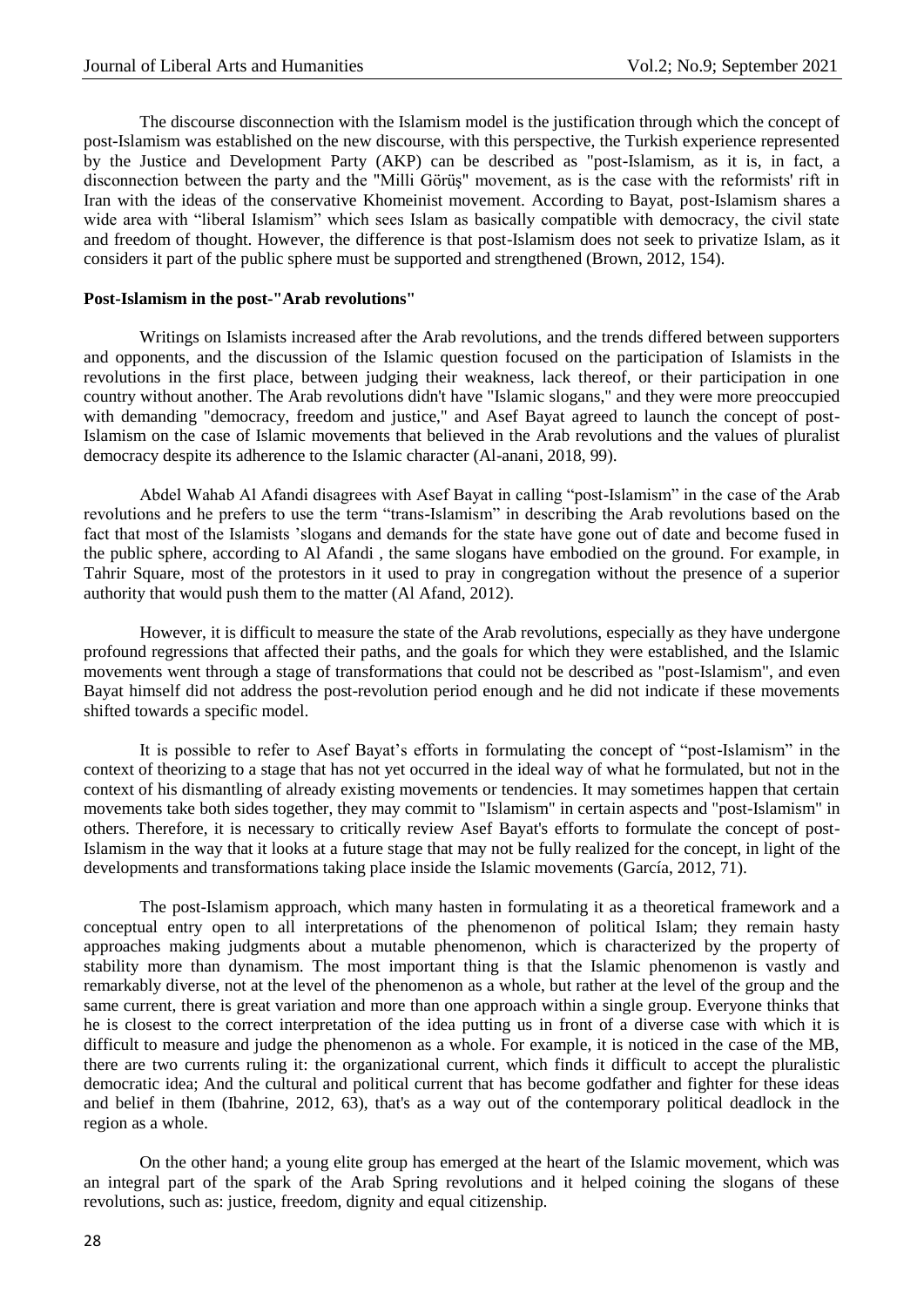Most of the youth of this segment have found themselves face to face against authoritarian regimes that do not suit their orientation, temperament and the high ambitions ceiling (Abah, 2004, 53).

This young elite is not isolated from a high-level theoretical intellectual background at the heart of the Islamic movement, and those who consider at this stage the need to separate or distinguish between politics and the preaching, and the necessity to leave the state of lost- which the Islamic movements found themselves inside because of the political and religious clash based on the idea of the Sharia state and Hakimiyya<sup>2</sup> (Roy, 2006, 149) with the state of civil rights and liberties. But does the approach of separating or distinguishing between politics and preaching- in what it means - means that we are facing post-political Islam stage in all its manifestations, and the decline of Islamic case (preaching and politically) within the framework of a political party like other programmatic parties, similar to the Christian democratic parties in Europe?

This question also needs a more accurate approach to dismantle the angle of the problem that exists in Arab and Islamic societies, regarding the root of the existing problem related to the phenomenon of political despotism that has been hanging over these societies for several decades, we need to know before talking about the errors and complexities of the Islamic phenomenon and its confusion between the religious and the political. In other words, Talking about the phenomenon of post-political Islam as a reality with which it is not possible to escape from a opinions that contains many exaggerations and inaccuracies, despite some indications that cannot be measured on the changes in the Islamic phenomenon as a whole.

In a more precise sense; the survival of the phenomenon of political Islam is fundamentally linked to the complexities and interactions of the political reality of the Islamic world as a whole. This is considering that Islam, insofar as it is a devotional religion, is also an inciting revolutionary subject against oppression, tyranny and submissiveness, making it a material and fuel for all protest revolutionary movements in societies of political despotism in which attempts for political and democratic transitions have failed, such as the societies of the Arab Spring countries whose revolutions calling for the civil democratic state were aborted..

#### **Conclusion**

It is not necessary to accept such absolute statements as the end of political Islam, and we need to establish a different perspective that stems from the particularity of the Arab-Muslim researcher in his vision of the Islamic phenomenon, and through which he can discover a different approach of view and the position of politics in the project of political Islam.

It can be said that the Islamic project has lost on various levels: accessing power, then proposing a new form of power, in addition to painful concessions that it paid on its journey to power. However, on the level of the idea of politics or the political dimension in the Islamic movement, I am afraid that there is a big mistake in declaring the term "the end of political Islam" or "post-Islamism", the main reason for which is generalization and lack of awareness of the structure and complexity of the Islamic case. "

#### **References**

 $\overline{a}$ 

- Abah, O. (2004). The Post-September 11 World: Intellectual and Strategic Problems. Beirut: Arab Science House.
- Al Afand, A. (2012). "A Trans-Islamic revolution? Reflections on the fate of Islamism in the era of Arab mass revolutions." Critical Muslim 1, no. 1.

Al-anani, K. (2018). "Posts": The Muslim Brotherhood as a Model, Post-Islamism a New Phase or Ideological Delusions? FES Jordan & Iraq, p91\_107.

Bayat, A. (2013). Post-Islamism: The Changing Faces of Political Islam. Oxford University Press.

<sup>&</sup>lt;sup>2</sup> The principle of Hakimiyya is one of the most important religious terms used by the Islamic sects and currents rooting their attitude towards the government, the ruler, legislation and all state institutions and it means legislation and governance is no one but for God.